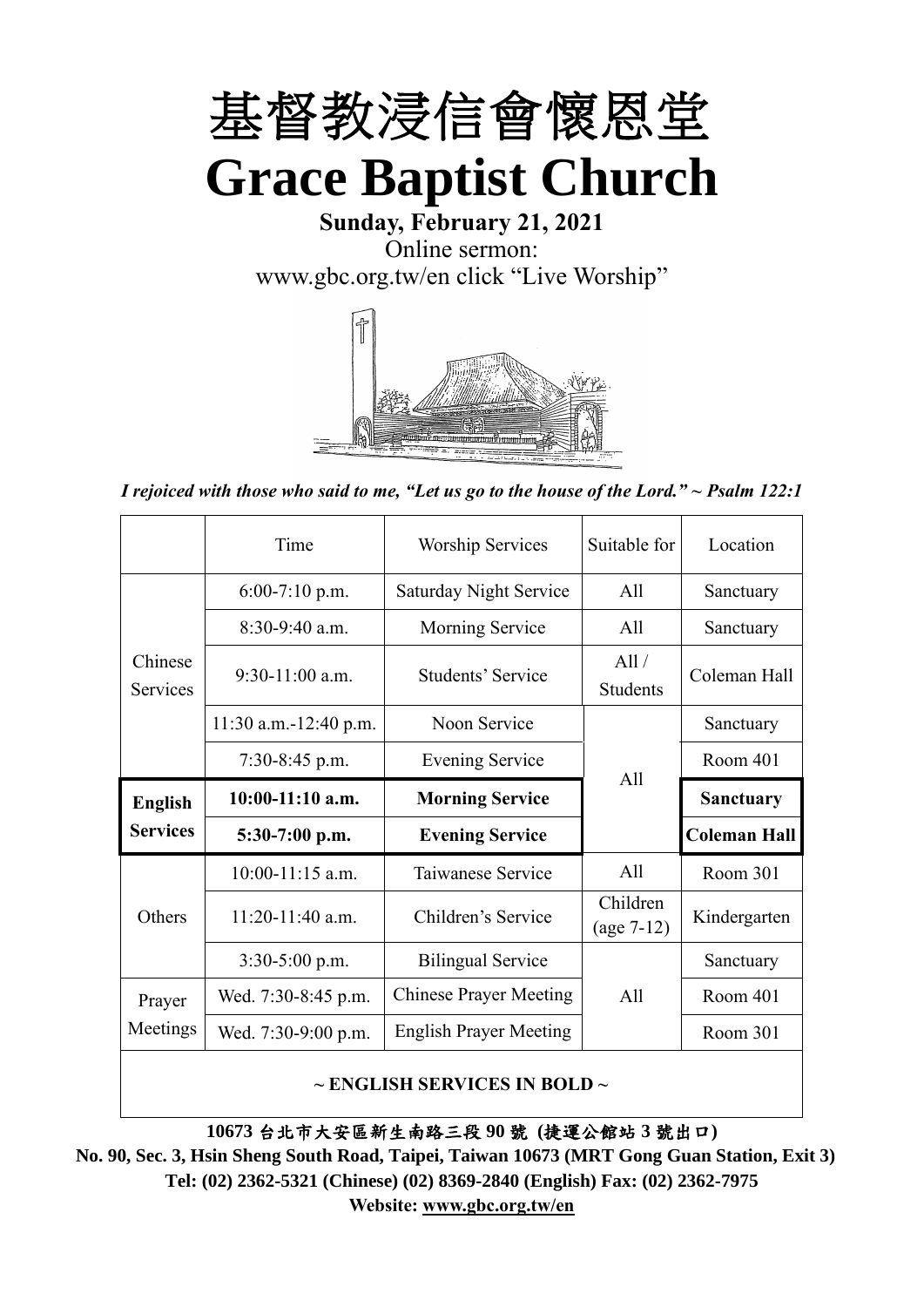#### **Welcome to Grace Baptist Church English Congregation. Thank you for choosing to worship with us and celebrate the glory of our Lord.**

|                                     | Morning Worship Service - 10:00 a.m.<br>Sunday, February 21, 2021 (Sanctuary) |                      |
|-------------------------------------|-------------------------------------------------------------------------------|----------------------|
| Prelude                             |                                                                               | Serena Chang         |
| Greeting/Prayer                     |                                                                               | Armand Lim           |
| Worship through Music               | "Only a Holy God"<br>"Magnificent"                                            |                      |
| Pastoral Prayer                     |                                                                               | Pastor Nick Brideson |
| Worship through Music               | "Christ Our Hope in Life and Death"<br>"Give Thanks"                          | Armand Lim           |
| <b>Offertory Prayer</b>             |                                                                               | Roy Treurnicht       |
|                                     | Tithes and Offerings/Special Music "We Are One, Lord"                         | Choir                |
| Doxology                            |                                                                               |                      |
| Pray for Our Church (Announcements) |                                                                               | Michael Huang        |
| <b>Scripture Reading</b>            | 1 Corinthians 12:12-26                                                        |                      |
| Message                             | Diverse Parts, One Body                                                       | Minister Kevin Wang  |
| <b>Response Song</b>                | "We are Called to Be God's People" - #390                                     |                      |
| <b>Benediction</b>                  |                                                                               |                      |
| Welcome                             |                                                                               |                      |
| Closing Song                        | "As the Lord Is with Us"                                                      | Armand Lim           |
| Postlude                            |                                                                               | Serena Chang         |

Nursery care is available in the "Cry Room" at the back of the Sanctuary during the Morning Worship Service.

|                          | Evening Worship Service - 5:30 p.m.<br>Sunday, February 21, 2021 (Coleman Hall) |                             |
|--------------------------|---------------------------------------------------------------------------------|-----------------------------|
| Prelude                  |                                                                                 | Joyce Pan                   |
| Prayer                   |                                                                                 | Alex Chen, Leader           |
| Worship through Music    | "Hosanna"                                                                       |                             |
| Greeting                 |                                                                                 | Michael Huang               |
| Pastoral Prayer          |                                                                                 | <b>Pastor Nick Brideson</b> |
| Worship through Music    | "You Are Holy (Prince of Peace)"                                                | Alex Chen, Leader           |
|                          | "Jesus, There's No One Like You"<br>"I Want to Know You"                        |                             |
|                          |                                                                                 |                             |
| <b>Offertory Prayer</b>  |                                                                                 | Josh Affleck                |
| Tithes and Offerings     |                                                                                 |                             |
| Pray for Our Church      |                                                                                 | Michael Huang               |
| <b>Scripture Reading</b> | 1 Corinthians $12:12-26$                                                        |                             |
| Message                  | Diverse Parts, One Body                                                         | Minister Kevin Wang         |
| <b>Response Song</b>     | "O Church Arise"                                                                |                             |
| Closing Prayer           |                                                                                 |                             |
| Welcome                  |                                                                                 |                             |
| Closing Song             | "I Want to Know You"                                                            | Alex Chen, Leader           |
| Postlude                 |                                                                                 | Joyce Pan                   |

#### **Our Vision Is to Spread the Gospel**

To achieve this, we aim:

- ⚫ To become a house of prayer
- ⚫ Through prayer, to build the body of Christ
- ⚫ From the body, to do the work of mission in Taipei, Taiwan, and neighboring countries *"but you will receive power when the Holy Spirit has come upon you; and you shall be My witnesses both in Jerusalem, and in all Judea and Samaria, and even to the remotest part of the earth." -* Acts 1:8 (NASB)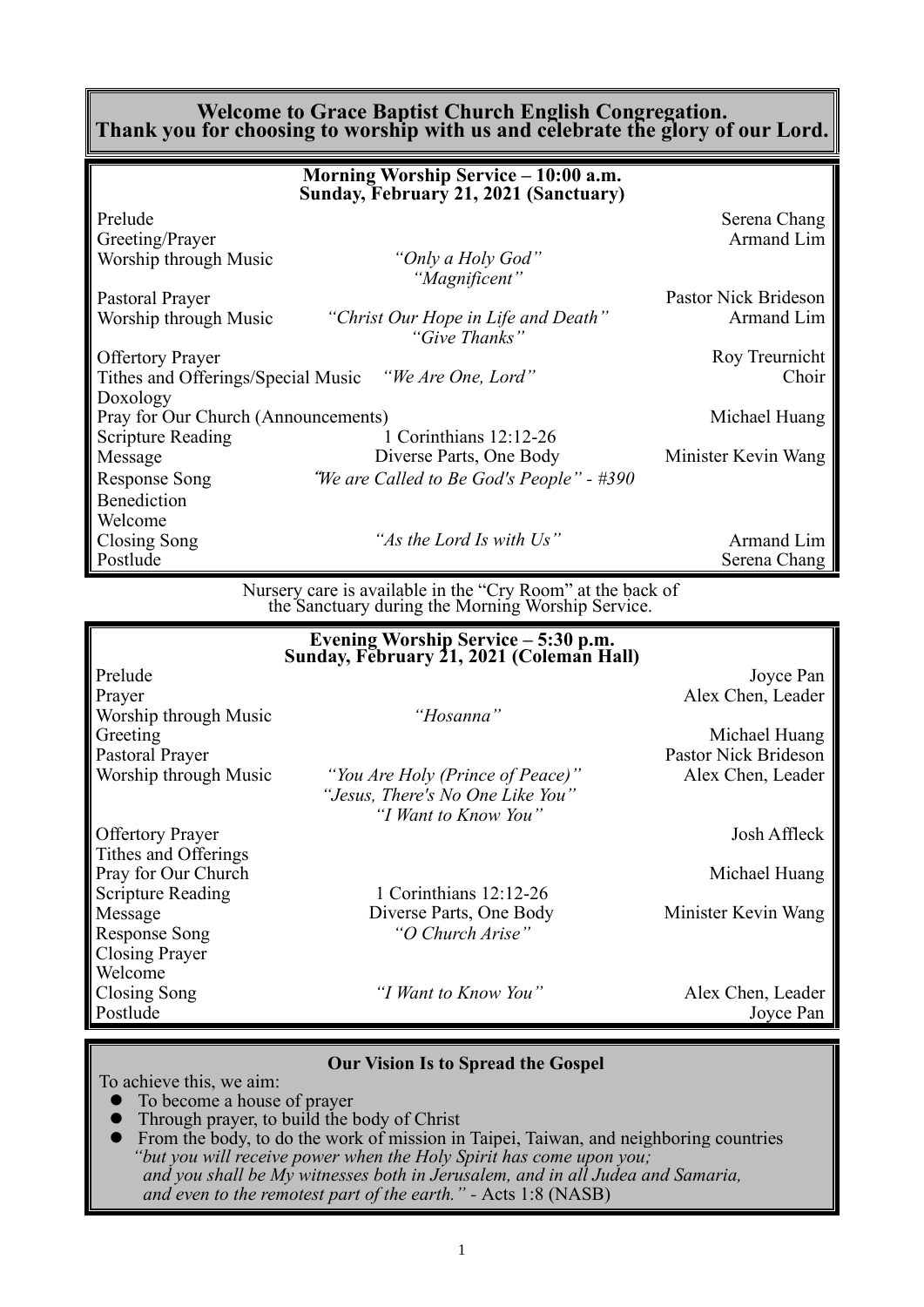# **Sermon Topic: Diverse Parts, One Body Scripture: 1 Corinthians 12:12-26**

**Speaker: Minister Kevin Wang Pebruary 21, 2021** 

#### **Scripture: 1 Corinthians 12:12-26 (ESV)**

 $12$  For just as the body is one and has many members, and all the members of the body, though many, are one body, so it is with Christ. <sup>13</sup> For in one Spirit we were all baptized into one body—Jews or Greeks, slaves or free—and all were made to drink of one Spirit.

<sup>14</sup> For the body does not consist of one member but of many. <sup>15</sup> If the foot should say, "Because I am not a hand, I do not belong to the body," that would not make it any less a part of the body. <sup>16</sup> And if the ear should say, "Because I am not an eye, I do not belong to the body," that would not make it any less a part of the body.  $17$  If the whole body were an eye, where would be the sense of hearing? If the whole body were an ear, where would be the sense of smell? <sup>18</sup> But as it is, God arranged the members in the body, each one of them, as he chose. <sup>19</sup> If all were a single member, where would the body be?  $20$  As it is, there are many parts, yet one body.

<sup>21</sup> The eye cannot say to the hand, "I have no need of you," nor again the head to the feet, "I have no need of you." <sup>22</sup> On the contrary, the parts of the body that seem to be weaker are indispensable, <sup>23</sup> and on those parts of the body that we think less honorable we bestow the greater honor, and our unpresentable parts are treated with greater modesty,  $24$  which our more presentable parts do not require. But God has so composed the body, giving greater honor to the part that lacked it,  $2\overline{5}$  that there may be no division in the body, but that the members may have the same care for one another. <sup>26</sup> If one member suffers, all suffer together; if one member is honored, all rejoice together.

#### **Notes:**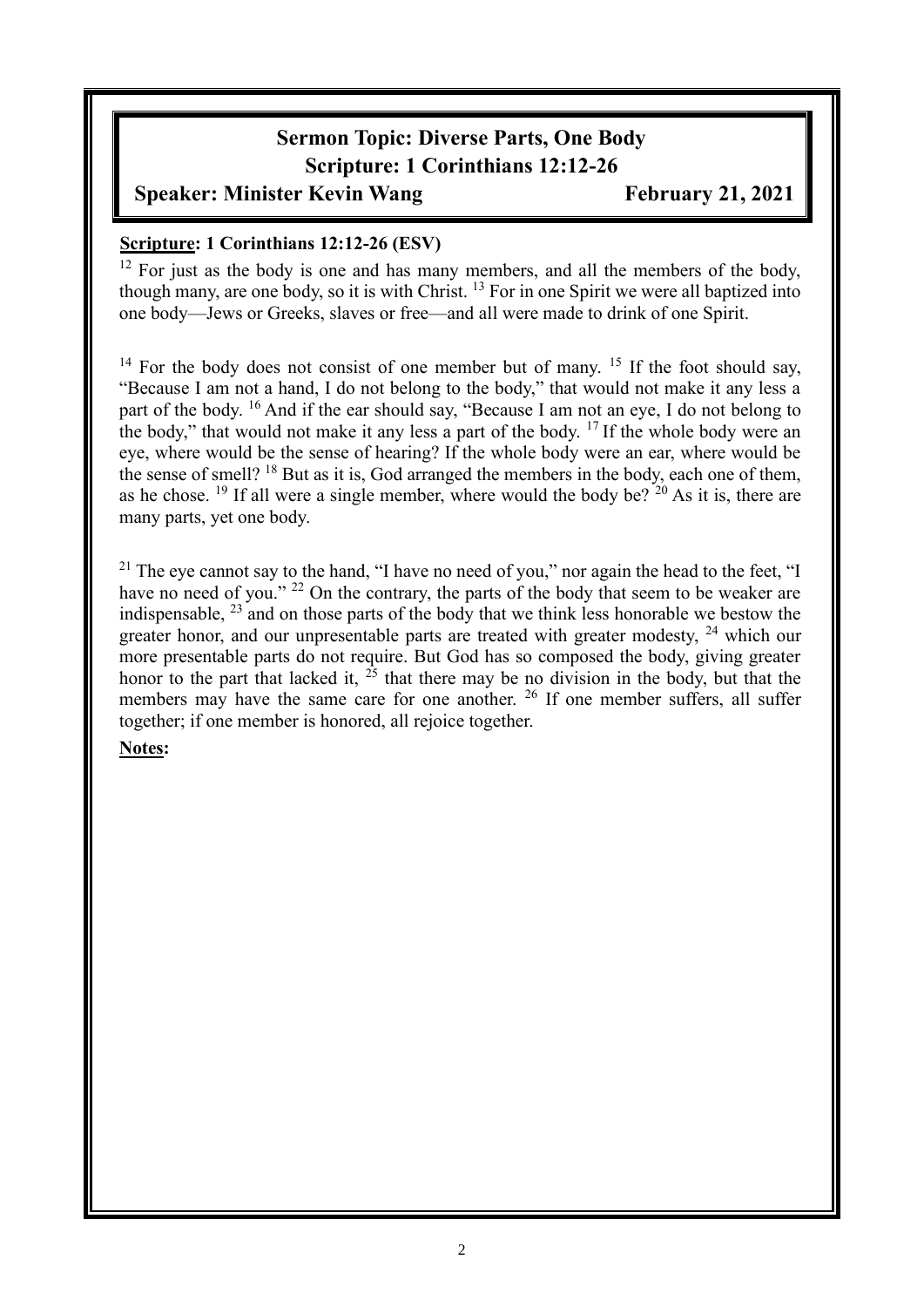# **Wednesday Night Prayer Meeting**

*"My house shall be called a house of prayer" (Matthew 21:13)*

Let us be a church of prayer. Come and pray with brothers and sisters in Christ 7:30 - 9:00 p.m. every Wednesday in Room 301. Go directly to the physical Prayer Meeting or email Minister Priscilla (priscilla@gbc.org.tw) for how to join the Zoom Prayer Meeting. Email prayer requests to Minister Priscilla.

Prayer Focus for this coming Wednesday:

| 1st Week                                | 2nd Week | 3rd Week        | 4th Week        | 5th Week  |
|-----------------------------------------|----------|-----------------|-----------------|-----------|
| Caring/Healing/Families Church Ministry |          | <b>Missions</b> | <b>The Lost</b> | The World |

NEW

#### **Bible Studies for Life: Spring Season Starts March 7**

Whether you are young or old, if you follow Jesus, you are a disciple. But the quality of your discipleship isn't measured by how well you can answer questions. Discipleship is about being *transformed* into the likeness of Jesus. And transformation starts in the Word. That's why *Bible Studies for Life* is carefully crafted to help kids, students, and adults purposefully become more like Jesus every day.

(Spring season: 13 sessions on Sundays from March 7 to May 30)

We have eight *Bible Studies for Life* classes available. Please check classroom information listed on page 6 and join one of the classes directly from March 7.

# NEW

### **Bible Interpretation Class Starts Sunday March 7 at 3:00 p.m. in Room 302**

Understanding the Bible isn't just for people who study in seminary. The Bible is meant to be read and understood by everyone.

In this class, you will learn the tools that can help to understand the Bible more correctly – about the books that make up the Bible, the Bible's chronology, and its historical and cultural settings. Join the class directly or contact the teacher, Ross Hohl, at [ross.hohl@gmail.com](mailto:ross.hohl@gmail.com) for more information.

# Restarting

#### **International Students Group: Restarts February 26**

The International Students Group is for international and local university students who are looking for community and growth. They will be discussing different Bible topics *restarting February 26* in WanFu 22 on every Friday from 7:30 to 9:00 p.m. If interested, please contact the leader, César González, at: [cesaledro57@gmail.com](mailto:cesaledro57@gmail.com)



### **Christianity 101 Changes**

The Christianity 101 class will meet online today. Please join the class directly using the information below.

**Time:** 1:00 – 2:00 p.m. today **Zoom room number:** 666 624 1565 **Password**: 5Q5Fn2

………………………………

From **February 28**, the Christianity 101 class will start a new cycle and resume back to physically meetings: 11:30 a.m. in Mount of Olives Room on Sundays.

Christianity 101 class introduces basic Christian teachings and prepares people for baptism. If you need more information, please contact the teacher, Yuri Shih, through email at: [yuchen\\_phone@hotmail.com.](mailto:yuchen_phone@hotmail.com)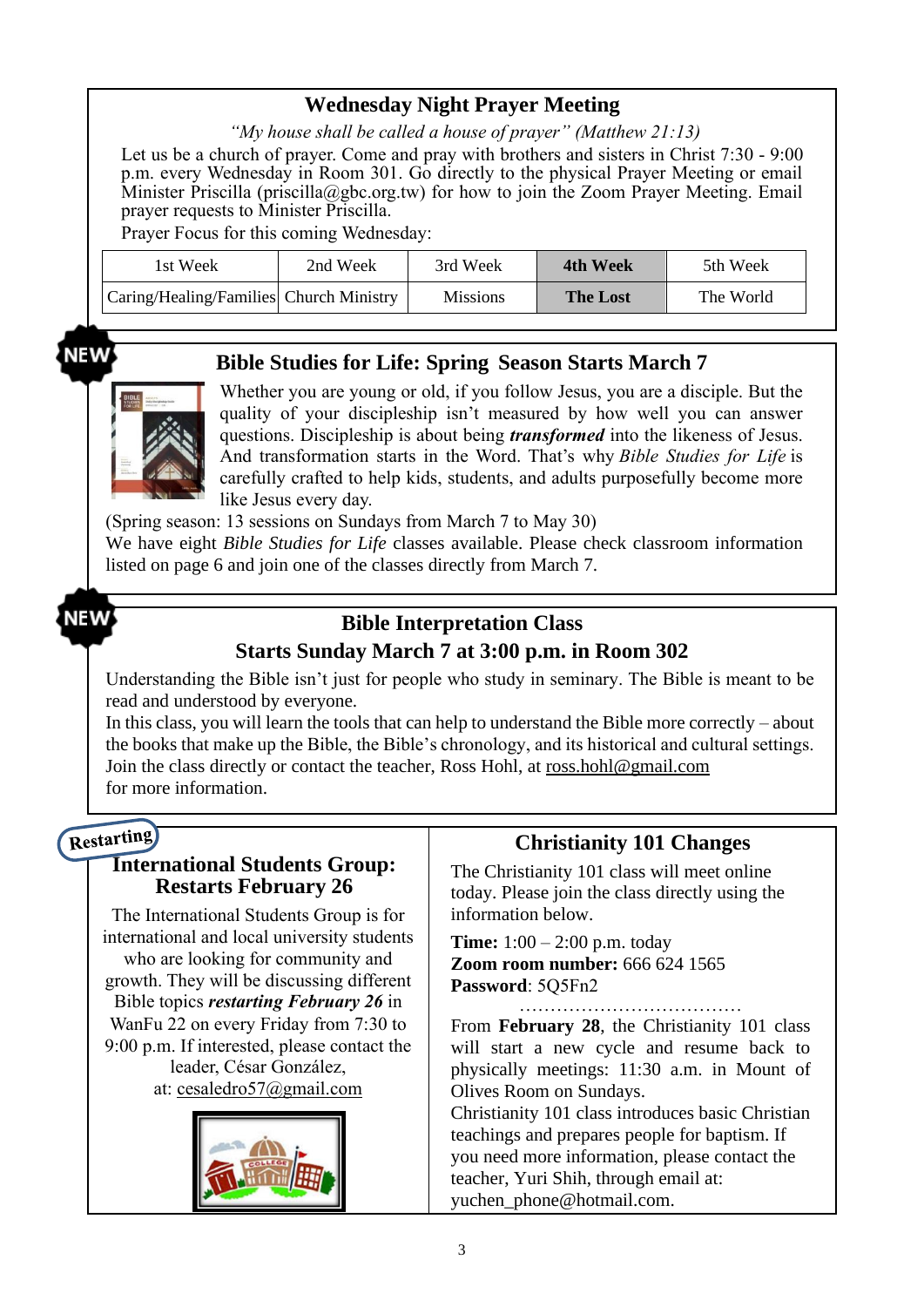### **Welcome New Members!**

Today we welcome new members to our church family. May the Lord bless them as we grow in Christ together here at GBC.

- $\star$  Baptism 6 new members: Cherry Tsai, Esther Wong, Guei-Fong Jhang, George Chilumbu, Damian Dos Santes, and Alan Tsai
- **Membership Transfer – 6 new members:**  Bart Van Noppen, Sarah Huang, Atli Drew Locklear, Ross James Hohl, Ling Hohl, and Annie Hendrickson



**NEV** 

# **Christianity 101 for Children**

On March 7, we will start a Christianity 101 course for children. This course is required for baptism in GBC. The course, from March 7 to May 30, consists of 10 sessions to be held from 9:00 a.m. to 10:00 a.m. in Room 402. It is for children aged 5 to 12. Please contact Ming Lai to register or for more information: [minglai88@gmail.com.](mailto:minglai88@gmail.com)

#### Restarting **NTU Friday English Conversation Group: Restarts March 5**

The NTU Friday English Conversation Group will restart on March 5.

The group meets every Friday afternoon at 12:20 p.m. on the NTU campus, Electrical Engineering Building 2, Room 102 during the school year. It is open to all students, regardless of religion and background.



The group has lunch together (provided by GBC) and watches movies in English (which are divided into parts and shown over several weeks). We then break into small groups for discussion about the movie or other relevant topics. The group is a great place to make friends and have great discussion in English. For more information, please contact Roy at: [roytreur@gmail.com.](mailto:roytreur@gmail.com)

 $\triangleright$  Wearing a mask inside GBC is *required.* People refusing to wear a mask or littering masks will be fined by the government.



- ➢ Check temperature at the front door. (Enter through GBC front door. *Back door is for exit only*.) The gate from the coffee deck (next to the sushi restaurant) will be open for people leaving GBC immediately after the AM service.
- $\triangleright$  Wash hands frequently.
- $\triangleright$  See a doctor and stay home if you have a fever and cough.

# **COVID-19 Precaution**

- $\triangleright$  No buffet-style food in groups/meetings inside GBC. (Only lunch boxes or food in sealed packages. Drinks must be in individual containers.) Leaders of all meetings should keep an attendance record for at least one month in case it is needed.
- $\triangleright$  Fill out the seating form when joining a worship service. (Family members can sit together and fill out one form with one seat number to include all members.)
- ➢ Take your bulletin home or put it in boxes marked "Bulletin RECYLE".
- $\triangleright$  The government asks all people to not travel overseas. All people who arrive in Taiwan from overseas MUST self-quarantine for 14 days. During your quarantine, GBC welcomes you to join our worship via the Internet.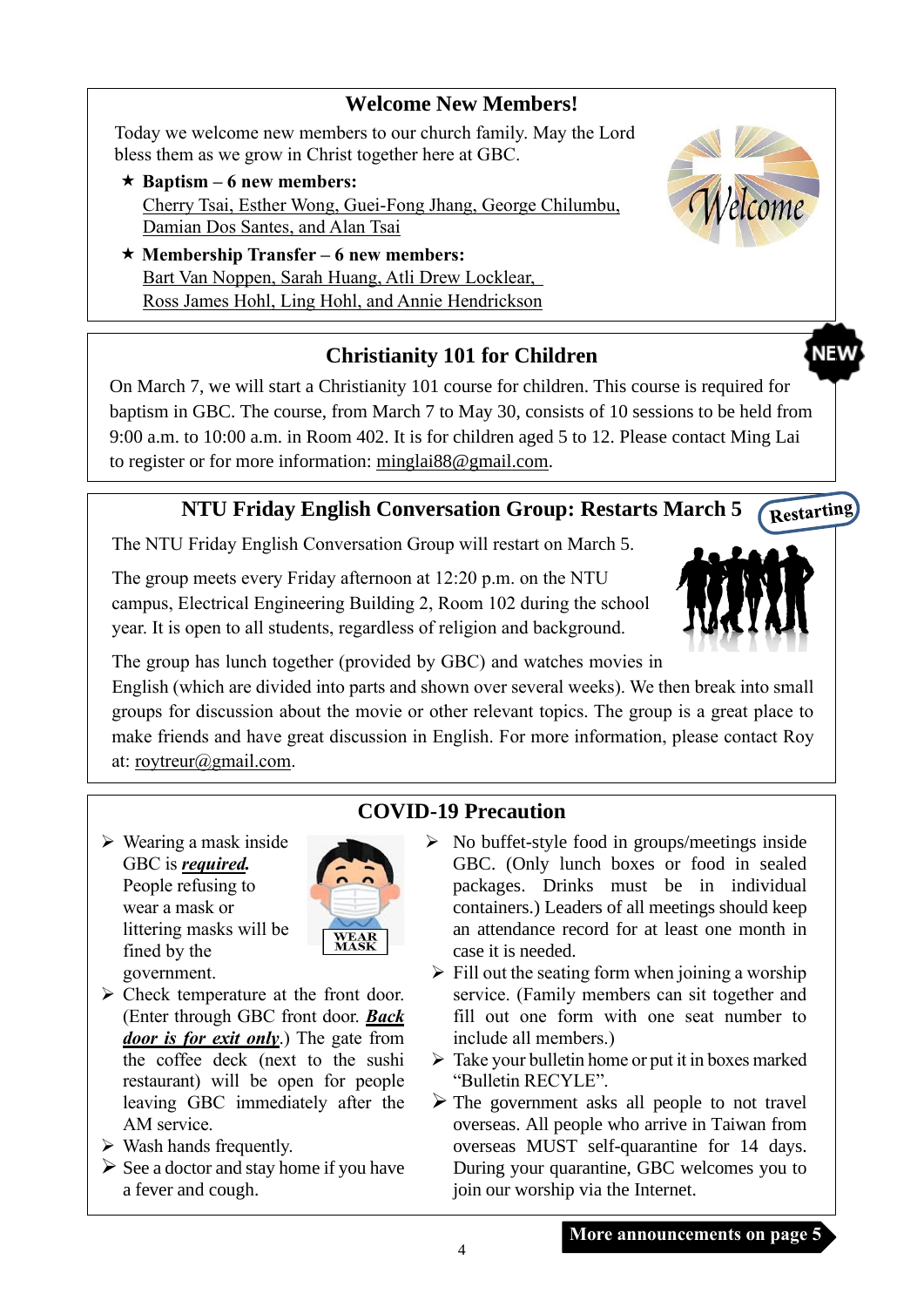### **Mabuhay Fellowship**



Today, Februay 21, at 2 p.m. in Basement Room B05, Wycliffe missionary Kim Chiu will give an inspirational talk entitled "How Do I Love Thee?", based on John 14:21-25. All are welcome.

The Mabuhay Fellowship comprises Filipinos aiming to share God's love and light through worship, prayer, Bible study, fellowship, gospel sharing, ministry, and more. Contact Ava Zamora at [avazam@yahoo.com](mailto:avazam@yahoo.com) if you need more information.

- **Young Adults Fellowship:** Young Adults Fellowship is for young adults from the age of 20-35 to study God's Word and grow together on 1st and 3rd Saturdays from 4:30 to 6:00 p.m. in WanFu 22 (next to GBC building). Please join the Fellowship directly. Contact Minister Kevin Wang at kevin@gbc.org.tw if you need more information.
- **Personal Information Changed?** If you want GBC to keep your updated information, such as a new address, please provide us with your new mailing address so that GBC can send you such things as birthday cards and offering receipts. To update your personal info, please contact our secretary SueJenny Hsu at [suejenny@gbc.org.tw](mailto:suejenny@gbc.org.tw) or 2362-5321 ext 136.
- **Marriage-Related Services:** GBC provides marriage-related services (counseling on marriage problems/questions, pre-marital counseling…..) for registered members. Please contact SueJenny (suejenny@gbc.org.tw) to schedule the meetings if you need counseling.
- **Evergreen Bilingual Fellowship:** Evergreen Fellowship meets every Saturday night from 6:00 to 8:00 p.m. in GBC Room 401. To join, please email: [wistlesliang@hotmail.com.](mailto:wistlesliang@hotmail.com)

|                                                                                                                                                                                                                                                                                                                                                                                                                                                                                                                                                 |                                                                                                                                                                                                                                                                                                                                                                                                                               | <b>English Congregation Leaders</b>                                                                                                                                                                                                                                                                                                                                                                                                                                                                                     |                                                                                                                                                                                                                                                                                                                                                            |                                                                                                                                                                                                                                                                                                            |
|-------------------------------------------------------------------------------------------------------------------------------------------------------------------------------------------------------------------------------------------------------------------------------------------------------------------------------------------------------------------------------------------------------------------------------------------------------------------------------------------------------------------------------------------------|-------------------------------------------------------------------------------------------------------------------------------------------------------------------------------------------------------------------------------------------------------------------------------------------------------------------------------------------------------------------------------------------------------------------------------|-------------------------------------------------------------------------------------------------------------------------------------------------------------------------------------------------------------------------------------------------------------------------------------------------------------------------------------------------------------------------------------------------------------------------------------------------------------------------------------------------------------------------|------------------------------------------------------------------------------------------------------------------------------------------------------------------------------------------------------------------------------------------------------------------------------------------------------------------------------------------------------------|------------------------------------------------------------------------------------------------------------------------------------------------------------------------------------------------------------------------------------------------------------------------------------------------------------|
|                                                                                                                                                                                                                                                                                                                                                                                                                                                                                                                                                 |                                                                                                                                                                                                                                                                                                                                                                                                                               | English Pastor: Nick Brideson                                                                                                                                                                                                                                                                                                                                                                                                                                                                                           |                                                                                                                                                                                                                                                                                                                                                            |                                                                                                                                                                                                                                                                                                            |
| <b>Pastor Nick Brideson</b>                                                                                                                                                                                                                                                                                                                                                                                                                                                                                                                     | Minister Priscilla Liao                                                                                                                                                                                                                                                                                                                                                                                                       |                                                                                                                                                                                                                                                                                                                                                                                                                                                                                                                         | Minister Kevin Wang                                                                                                                                                                                                                                                                                                                                        |                                                                                                                                                                                                                                                                                                            |
| <b>Adult Education</b><br>/Mission                                                                                                                                                                                                                                                                                                                                                                                                                                                                                                              | AM Worship                                                                                                                                                                                                                                                                                                                                                                                                                    | Children's<br>Education/Caring                                                                                                                                                                                                                                                                                                                                                                                                                                                                                          | PM Worship                                                                                                                                                                                                                                                                                                                                                 | Youth/Fellowship                                                                                                                                                                                                                                                                                           |
| <b>Adult Education</b><br>Nick Brideson<br>nick@gbc.org.tw<br><b>Foreign Mission:</b><br><b>Medical/Dental Team</b><br>Armand Lim<br>rmanlim@yahoo.com<br><b>VBS</b> Team<br>Priscilla Liao<br>priscilla@gbc.org.tw<br>Taiwan Mission:<br><b>TaiTung Team</b><br>Cherrie Gow Lim<br>cvgow@yahoo.com<br><b>Orphanage Ministry</b><br>Julie Chen<br>yuling0914@gmail.com<br><b>NTU Friday English</b><br><b>Conversation Group</b><br>Roy Treurnicht<br>roytreur@gmail.com<br><b>Ethiopian Students Group</b><br>Abex Tesfaye<br>abex98@gmail.com | <b>Morning Music</b><br>Cherrie Gow Lim<br>cvgow@yahoo.com<br><b>Morning Greeters</b><br>Chien Ferng<br>cferng@gmail.com<br><b>Adult Choir</b><br><b>Hand Bell Choir</b><br>Juliet Jao<br>lenyinjao@gmail.com<br><b>Hallel Singers</b><br>Cherrie Gow Lim<br>cvgow@yahoo.com<br><b>Morning Fellowship Tea</b><br>Yuri Shih<br>yuchen phone@hotmail.com<br><b>Morning Multimedia</b><br>Vicky Lin<br>gbcmorningmedia@gmail.com | <b>Cryroom Children's</b><br><b>Care Ministry</b><br>Abby Tu<br>abbbytu@gmail.com<br><b>AWANA Preschool</b><br>Joanna Peng<br>Joanna1285@hotmail.com Evening Multimedia<br><b>AWANA Spark Group</b><br>Crystal Turner<br>elisayeh@yahoo.com<br><b>AWANA T&amp;T Group</b><br>Ming Lai<br>minglai88@gmail.com<br><b>Prayer Ministry</b><br>Priscilla Liao<br>$priscilla(\partial gbc.org.tw)$<br><b>Hospital Visitation</b><br>Amanda Lou<br>lou.amanda@gmail.com<br><b>Small Groups</b><br>Women<br>General<br>Ministry | <b>Evening Music Team</b><br>Alex Chen<br>gbceworshipteam@gmail.com above)<br><b>Evening Greeters</b><br>Vicky Kuo<br>asiaglobe999@gmail.com<br>Jusak Tandean<br>jtandean@yahoo.com<br><b>Evening Tea / Baptism</b><br><b>Celebration Fellowship</b><br>Michelle Cheng<br>yealincheng@yahoo.com<br><b>Baptism Support</b><br>Aline Kao<br>aline@gbc.org.tw | <b>Trinity Youth</b><br>(Grade 7 and<br>Grant & Kirsten<br><b>Burgess</b><br>grantburgess@live.co.za<br><b>Mabuhay Fellowship</b><br>Ava Zamora<br>avazam@yahoo.com<br><b>Young Adults</b><br>Fellowship<br>Kevin Wang<br>kevin@gbc.org.tw<br><b>Small Groups</b><br>Youth<br><b>Students</b><br>Parenting |

| <b>Secretarial staff</b> |                         |  | Deacon              | <b>Alternate Deacon</b> |  |
|--------------------------|-------------------------|--|---------------------|-------------------------|--|
| SueJenny Hsu             | Stella Chen (part-time) |  | Michael Huang       | Armand Lim              |  |
| suejenny@gbc.org.tw      | stella@gbc.org.tw       |  | mhuang500@yahoo.com | rmanlim@yahoo.com       |  |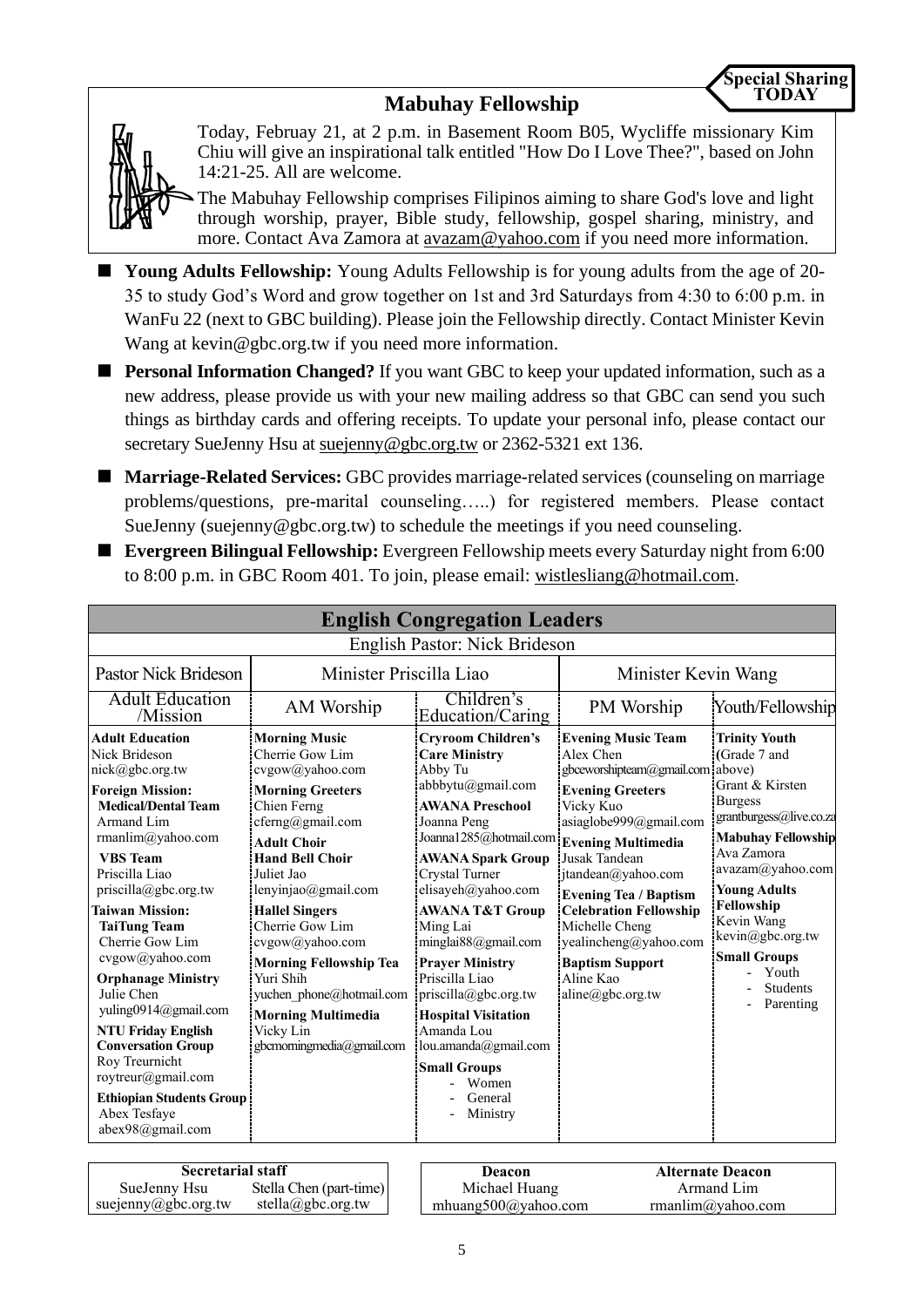|                                 |                                                 |  | <b>★★ Sunday School Information – Join a class directly ★★</b>                                                    |                                                            |                                                                |  |
|---------------------------------|-------------------------------------------------|--|-------------------------------------------------------------------------------------------------------------------|------------------------------------------------------------|----------------------------------------------------------------|--|
| <b>Class</b>                    |                                                 |  | Time & Room                                                                                                       |                                                            |                                                                |  |
| <b>Beginning Christian Life</b> |                                                 |  | <b>NOTE:</b> To go to Calvary room, take the stairs by the<br>front desk, $2.5$ th floor.                         |                                                            |                                                                |  |
|                                 | Alpha – New and non-Christians                  |  | 11:30 a.m.                                                                                                        | <b>Calvary Room</b>                                        |                                                                |  |
|                                 | Christianity 101 - required for baptism         |  | $1:00 - 2:00$ p.m.                                                                                                |                                                            | <b>Online today.</b> Email leader:<br>yuchen_phone@hotmail.com |  |
|                                 |                                                 |  | 9:00 a.m.                                                                                                         | <b>Mount of Olives Room</b>                                |                                                                |  |
|                                 |                                                 |  |                                                                                                                   | Room B03 - in Bahasa                                       |                                                                |  |
|                                 |                                                 |  |                                                                                                                   | Room B04                                                   |                                                                |  |
| <b>Bible Studies for Life</b>   |                                                 |  | $11:30$ a.m.                                                                                                      | Room B05<br>WanFu 22A                                      |                                                                |  |
|                                 |                                                 |  |                                                                                                                   | WanFu 22C                                                  |                                                                |  |
|                                 |                                                 |  | $2:30$ p.m.                                                                                                       | Room 306                                                   |                                                                |  |
|                                 |                                                 |  | $4:00$ p.m.                                                                                                       | Room 305                                                   |                                                                |  |
| <b>Bible Interpretation</b>     |                                                 |  | $3:00$ p.m.                                                                                                       | Room 302                                                   | <b>Starts</b><br>Mar. 7                                        |  |
|                                 | <b>Youth: Gracde 7 and above</b>                |  |                                                                                                                   |                                                            |                                                                |  |
| <b>Bible Studies for Life</b>   |                                                 |  | $11:30$ a.m.                                                                                                      | Room 405                                                   | Cancelled<br><b>TODAY</b>                                      |  |
| <b>Children</b>                 |                                                 |  |                                                                                                                   |                                                            |                                                                |  |
|                                 | Nursery - Age 3 and under                       |  | $11:20$ a.m. $-12:50$ p.m.                                                                                        | Kindergarten                                               |                                                                |  |
| Preschool - Age 3 to 5          |                                                 |  | 11:40 a.m. - 12:40 p.m.                                                                                           | Room 403                                                   |                                                                |  |
|                                 | AWANA - Kindergarten (大班) to Grade 6            |  | $11:30$ a.m. $-1:00$ p.m.                                                                                         | Rooms 401 / 404                                            |                                                                |  |
|                                 | Fellowship                                      |  | <b>Time</b>                                                                                                       |                                                            | Location                                                       |  |
| Mabuhay                         |                                                 |  | Sundays 2:00 - 4:00 p.m.<br><b>B05</b>                                                                            |                                                            |                                                                |  |
|                                 | Young Adults (20 - 35 y.o.)                     |  |                                                                                                                   | $1^{st}$ & $3^{rd}$ Saturdays 4:30 - 6:00 p.m.<br>WanFu 22 |                                                                |  |
| <b>Type</b>                     | <b>Name</b>                                     |  | Day/Time                                                                                                          |                                                            | <b>Location/Contact Emails</b>                                 |  |
|                                 | NTU Friday English<br><b>Conversation Group</b> |  | Friday<br>12:20 - 1:10 pm                                                                                         | <b>NTU</b><br>Restarts<br>roytreur@gmail.com<br>Mar. 5     |                                                                |  |
| Students                        | <b>International Students Group</b>             |  | Friday<br>$7:30 - 9:00 \text{ pm}$                                                                                | WanFu 22A<br>Restarts<br>cesaledro57@gmail.com             |                                                                |  |
| Language/                       |                                                 |  | Thursday                                                                                                          | Feb. 26 <br>Room 307                                       |                                                                |  |
| Nationality                     | <b>Ethiopian Students Group</b>                 |  | $4:00 - 5:30$ pm                                                                                                  |                                                            | abex98@gmail.com                                               |  |
| Parenting                       | <b>Parenting Group</b>                          |  | $2nd$ & 4 <sup>th</sup> Sunday<br>$11:30$ am - $12:30$ pm                                                         |                                                            | GBC Room 402<br>rod syverson@hotmail.com                       |  |
|                                 | Salt & Light                                    |  | Sunday<br>$1:30 - 3:00$ pm                                                                                        | <b>GBC Mount of Olives Room</b><br>paulhan2908@gmail.com   |                                                                |  |
|                                 | <b>Bilingual Interpretation Group</b>           |  | Sunday<br>$3:00 - 5:00 \text{ pm}$                                                                                | GBC Room 303<br>cfindler@yahoo.com                         |                                                                |  |
|                                 | Crown of Beauty                                 |  | Saturday<br>$2:00 - 4:00$ pm                                                                                      | <b>GBC Mount of Olives Room</b><br>clemence4261@gmail.com  |                                                                |  |
| General                         | Thursday Night Bible                            |  | Thursday                                                                                                          |                                                            | GBC Room 301                                                   |  |
|                                 | <b>Study Group</b><br>NanGang Bible             |  | $7:30 - 9:00$ pm<br>Friday                                                                                        |                                                            | rod_syverson@hotmail.com<br>NanGang                            |  |
|                                 | <b>Study Group</b>                              |  | $7:00 - 9:30$ pm<br>Friday                                                                                        |                                                            | sagitamaria@gmail.com                                          |  |
|                                 | YungHe Bible Study Group                        |  | $7:00 - 8:30$ pm                                                                                                  |                                                            | YungHe<br>yedukondaluster@gmail.com                            |  |
|                                 | HsinChu Bible Study Group                       |  | Friday<br>$7:30 - 8:45$ pm                                                                                        |                                                            | <b>HsinChu</b><br>rmanlim@yahoo.com                            |  |
| Ministry                        | <b>Hospital Visitation Group</b>                |  | Thursday<br>$1:30 - 2:30$ pm                                                                                      |                                                            | Near GBC<br>lou.amanda@gmail.com                               |  |
|                                 |                                                 |  | If you are interested in starting a new group,<br>please contact Minister Priscilla Liao at priscilla@gbc.org.tw. |                                                            |                                                                |  |